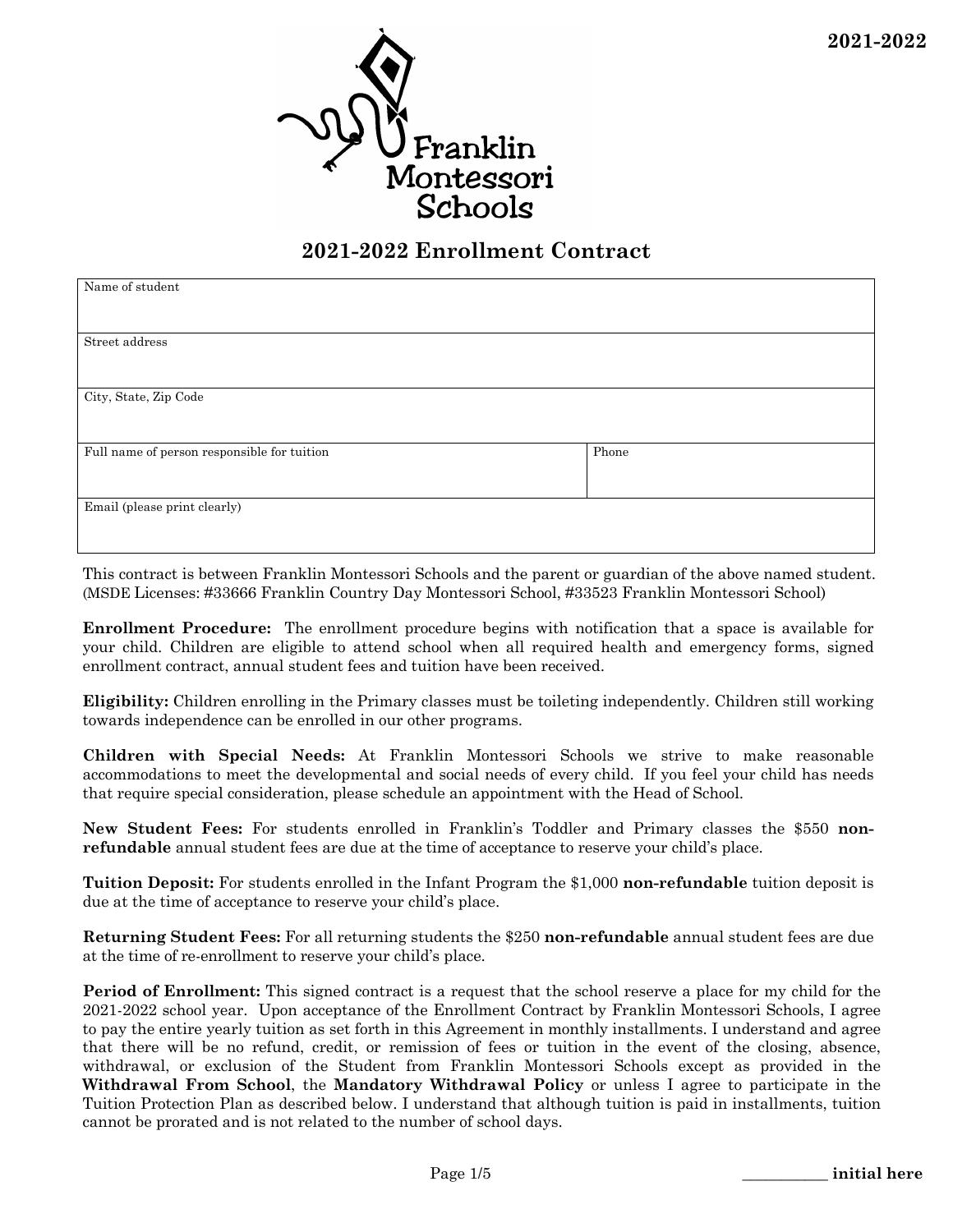**Force Majeure:** In order to preserve the integrity and longevity of the program and retain essential staff during an emergency situation, it is agreed that in the event of any failure or delay in the School's performance for a period of more than three (3) consecutive days resulting from Force Majeure event (i.e. causes beyond the School's reasonable control and occurring without its fault or negligence) including without limitation, acts of God, fire, pandemic, epidemic, government restrictions, wars, threats or acts of terrorism and insurrections, the **tuition obligations under this Agreement shall continue without refund, credit, or remission unless I participate in the Tuition Protection Plan or Withdraw From School as outlined below.** The School shall not be liable and no amounts paid will be refunded for any such failure or delay in its performance caused by Force Majeure. Any parent wishing to withdraw from the program during a closure may do so by utilizing the withdrawal policy as stated in this agreement.

**Tuition Protection Plan Options:** I understand that I have the option to participate in the Tuition Protection Plan. If I elect to participate in the Tuition Protection Plan, I will pay a non-refundable annual fee due at the time of my first installment payment. I am still committed to pay the entire annual tuition due under this agreement in the installment payments as outlined in this agreement ("Installment Payments Due"), but if the school is unable to provide in-person learning (hereinafter "closed") for a period of more than three (3) consecutive days due to a non-weather related Force Majeure (as defined in this agreement) I will receive a credit against my next monthly installment payment in the amount outlined below based on the plan that I choose. No tuition or fees previously collected will be refunded nor tuition that is past due will be forgiven. I will still have the option to exercise my right to withdrawal as outlined in this agreement. If I have not exercised my right to withdrawal, then tuition obligations will resume when the Force Majeure event ends until the end of the contract period. This plan may be used more than once during the term of this agreement.

### **Plan 1.**

If the school is closed due to a non-weather related Force Majeure (as defined in this agreement) for a period of more than three (3) consecutive days, I will be credited by 50% of the prorated amount of inperson learning days offered divided by the school days scheduled on the published school calendar for the program I am enrolled ("Credit"). The Credit will be applied to my next Installment Payment Due. Any amount of Credit in excess of the Installment Payment Due will be applied in equal amounts to all future Installment Payments Due until the Credit is fully used to offset any tuition due. A credit may not be converted into a cash refund. By exercising this option my child will be able to participate in any distance learning offered by the school, at its sole discretion, during the Force Majeure closing.

### **Plan 2.**

If the school is closed due to a non-weather related Force Majeure (as defined in this agreement) for a period of more than three (3) consecutive days, I will be credited by 100% of the prorated amount of inperson learning days offered divided by the school days scheduled on the published school calendar for the program I am enrolled ("Credit"). The Credit will be applied to my next Installment Payment Due. Any amount of Credit in excess of the Installment Payment Due will be applied in equal amounts to all future Installment Payments Due until the Credit is fully used to offset any tuition due. A credit may not be converted into a cash refund. By exercising this option my child will be able to participate in any distance learning offered by the school, at its sole discretion, during the Force Majeure closing.

| <b>Tuition Protection Plan Options</b><br>Please initial below to indicate your choice on whether to participate in the Tuition Protection Plan:                                                    |  |  |  |
|-----------------------------------------------------------------------------------------------------------------------------------------------------------------------------------------------------|--|--|--|
| I would like to participate in Tuition Protection Plan 1. The cost of this plan is \$1,100.00 due at<br>the time of time of the first tuition installment payment.                                  |  |  |  |
| I would like to participate in Tuition Protection Plan 2. The cost of this plan is \$2,200.00 due at<br>the time of time of the first tuition installment payment.                                  |  |  |  |
| I decline to participate in the Tuition Protection Plan and <u>acknowledge I am responsible for the</u><br>entire tuition due and there will be no refund, credit, or remission of fees or tuition. |  |  |  |
|                                                                                                                                                                                                     |  |  |  |

**Notice of Cancellation:** I agree to assume full responsibility for the tuition due unless written cancellation of this contract is received by Franklin Montessori Schools' office within two weeks of the date I have signed this contract. I also understand that, in the event of cancellation, the Annual Student Fees will not be refunded. Paid tuition will only be refunded as per our withdrawal policy.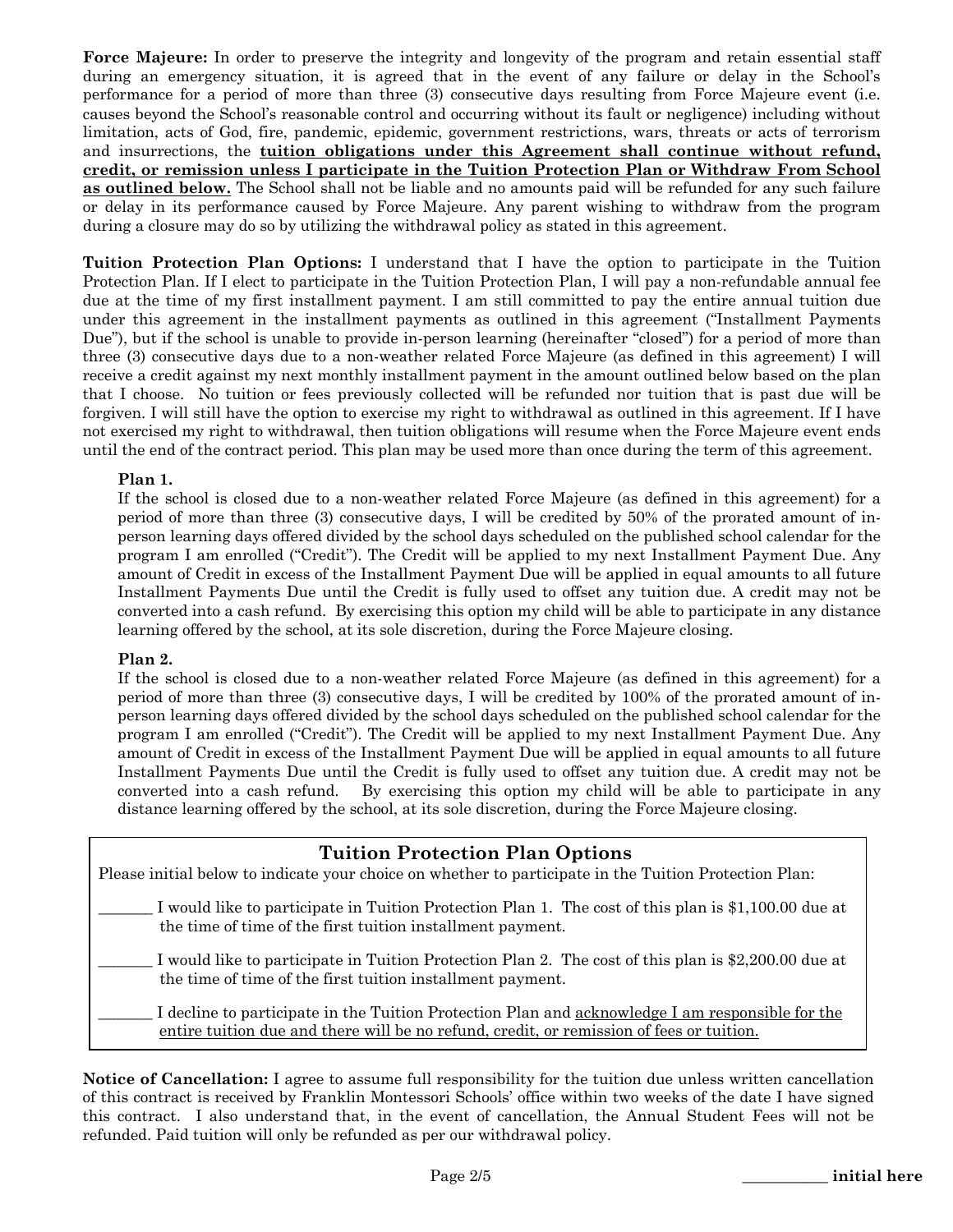

**Change of Calendar or Hours:** I understand that I can request to change calendar and/or hour options once per contracted year. Requests are considered on a space available basis and will be made at the sole discretion of Franklin Montessori School. No calendar changes will be approved during a Force Majeure closing. Program changes will be confirmed in writing. Payment is due at the time of the agreement.

### **10 month and 11 month calendars ………\$40 fee to change calendar and/or hours 12 month calendar..…………………………..\$500 fee to change calendar**

**Withdrawal Policy:** In consideration for the timely payment of the annual tuition, all fees, and compliance with the policies of Franklin Montessori Schools as explained in the school handbook, the student may withdraw from school and terminate this agreement under the following conditions:

- 1. A written letter of intent to withdraw is submitted to the Franklin Montessori Schools accompanied by a non-refundable withdrawal fee **(\$500 10 and 11 month calendars, \$1,000 12 month calendar)**. The letter shall be effective on the first day of the calendar month following the date of submission ("the Effective Date").
- 2. Sixty (60) days from the Effective Date, the student shall be considered to have voluntarily withdrawn from Franklin Montessori Schools ("the Withdrawal Date").
- 3. Any payments due after the Withdrawal Date shall be canceled, except any outstanding balances accrued up to the Withdrawal Date.
- 4. After the Withdrawal Date, annual, semester and installment payments as well as any prepayments shall be refunded to the extent they exceed any tuition due under this contract.
- 5. All fees, including the annual student fees are non-refundable.

**Mandatory Withdrawal Policy:** Franklin Montessori Schools may temporarily exclude or permanently terminate a child's enrollment as follows:

Withdrawal with two weeks notice may result for the following reasons:

- Parental failure to abide by school policies and Enrollment Contract
- School's program is not meeting developmental or special needs of the child as determined by the Head of Schools

Immediate withdrawal without prior warning may result for the following reasons:

- Conduct of parent, guardian or child that the school administration or owner of the school, in his or her sole and absolute discretion, determines is threatening to the well-being, safety or stability of the children or staff.
- An account that is past due for fifteen days and/or disregard of tuition policies
- A pattern of late pick-up as determined by the administration
- Health or behavioral reasons on the part of the child

Late Payments: A \$25 late payment fee will be posted to your account after any payment is five days past due. In the event any payment shall be more than fifteen days late, Franklin Montessori Schools have the right to withhold any and all services for the child and/or parent. Franklin Montessori Schools will require immediate payment of the full amount of the tuition and any other costs which have not been paid, including accelerating any payment plans selected by me in this contract. I agree to reimburse Franklin Montessori Schools for all costs and expenses incurred enforcing this contract. I agree to be responsible for all fees if this matter is turned over to any collection agency or attorney.

**Extra Hours:** Requests for extra hours are considered on a space available basis. If applicable, extra hours fees will be billed on a monthly basis at \$15 per hour. Payment is due upon receipt.

**Late Pick-Up Charges:** Franklin Montessori Schools close promptly at 6:00 p.m., therefore all children must be picked-up no later than 6:00 p.m. The following charges will be assessed for late pick-up: \$2 for each minute.

**Returned Checks:** In case of a check being returned for insufficient funds, a \$30 fee will be assessed for each occurrence.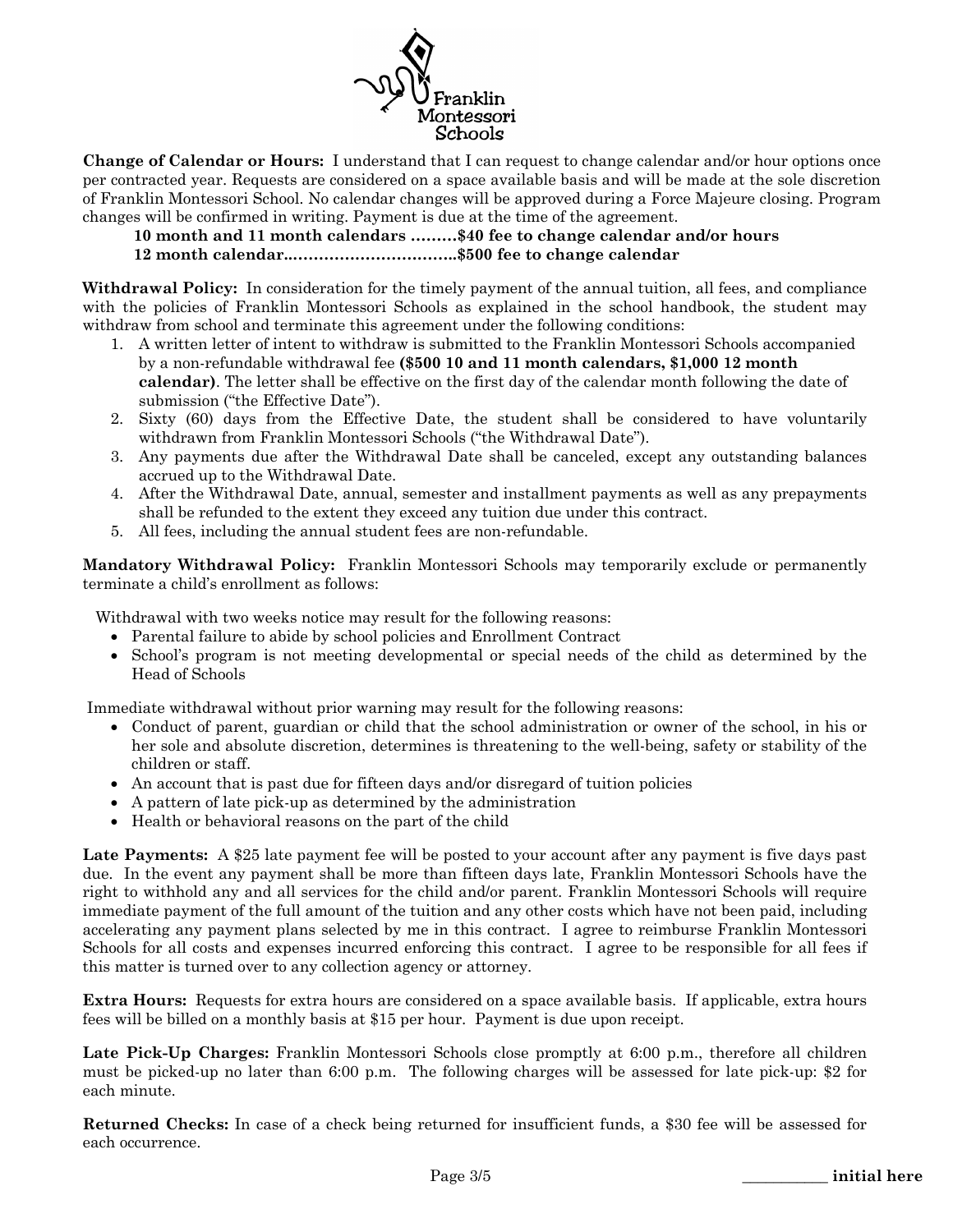# **Program and Payments**

All tuition payments are made 30 days in advance through the FACTS automated payment system. Preauthorized automated payments are transferred directly from your bank account on either the 5<sup>th</sup> or 20<sup>th</sup> of the month. All families must register for a FACTS payment plan. FACTS will assess a \$45 fee to set up your account.

Please select program and calendar by marking the boxes below. All schedule changes must be approved by the office. Please contact the office to arrange for a sibling or military discount.

| Program                                                                                   | <b>Calendar &amp; Hours</b>                                                               |
|-------------------------------------------------------------------------------------------|-------------------------------------------------------------------------------------------|
| Montessori Infant Program (3 - 24 months)<br>$(12 \text{ month}, 7:30-6:00 \text{ only})$ | 11month<br>10 month<br>12 month<br>(Toddler/Primary)                                      |
| Montessori Toddler Program (2 - 3 years)                                                  | Early arrival: 7:30-8:30<br>$9-12$<br>Extended day: $3:00-6:00$<br>$9-3$<br>$\mathcal{L}$ |
| Montessori Primary Program (3 - 6 years)                                                  | 12 month<br>$7:30-6:00$                                                                   |

### **Installment Payment Plan**

Equal monthly payments, which represent the sum of the tuition, are deducted from your bank account beginning in August 2021. Please enter the payment amount in the space provided.

**\$**

10 month calendar: Ten equal payments beginning August 2021. 11 month calendar: Eleven equal payments beginning August 2021. 12 month calendar: Twelve equal payments beginning August 2021.

Start Date (if enrolling after September 1, 2021):

### **Acknowledgement and Waiver:**

I acknowledge that there is an inherent risk of exposure to illnesses, including those caused by viruses such as COVID-19 ("illnesses"), that exists in any place where people are present. I acknowledge that School is taking measures as suggested and recommended by local and national public health guidance to prevent and mitigate the spread of illnesses to the best of its ability. I am also responsible for taking measures for myself and my child as suggested and recommended by local and national public health guidance to prevent and mitigate the spread of illnesses to the best of my ability. I further acknowledge that by gathering in places where people are present - including public places while traveling to and from School and while attending the School - anyone voluntarily assumes all risks related to exposure to illnesses and agree for myself and my child not to hold School or any of its affiliates, directors, officers, employees, agents, contractors, or volunteers liable for any illness or injury.

Initial Here to indicate you have read and agree to the preceding Acknowledgement and Waiver.